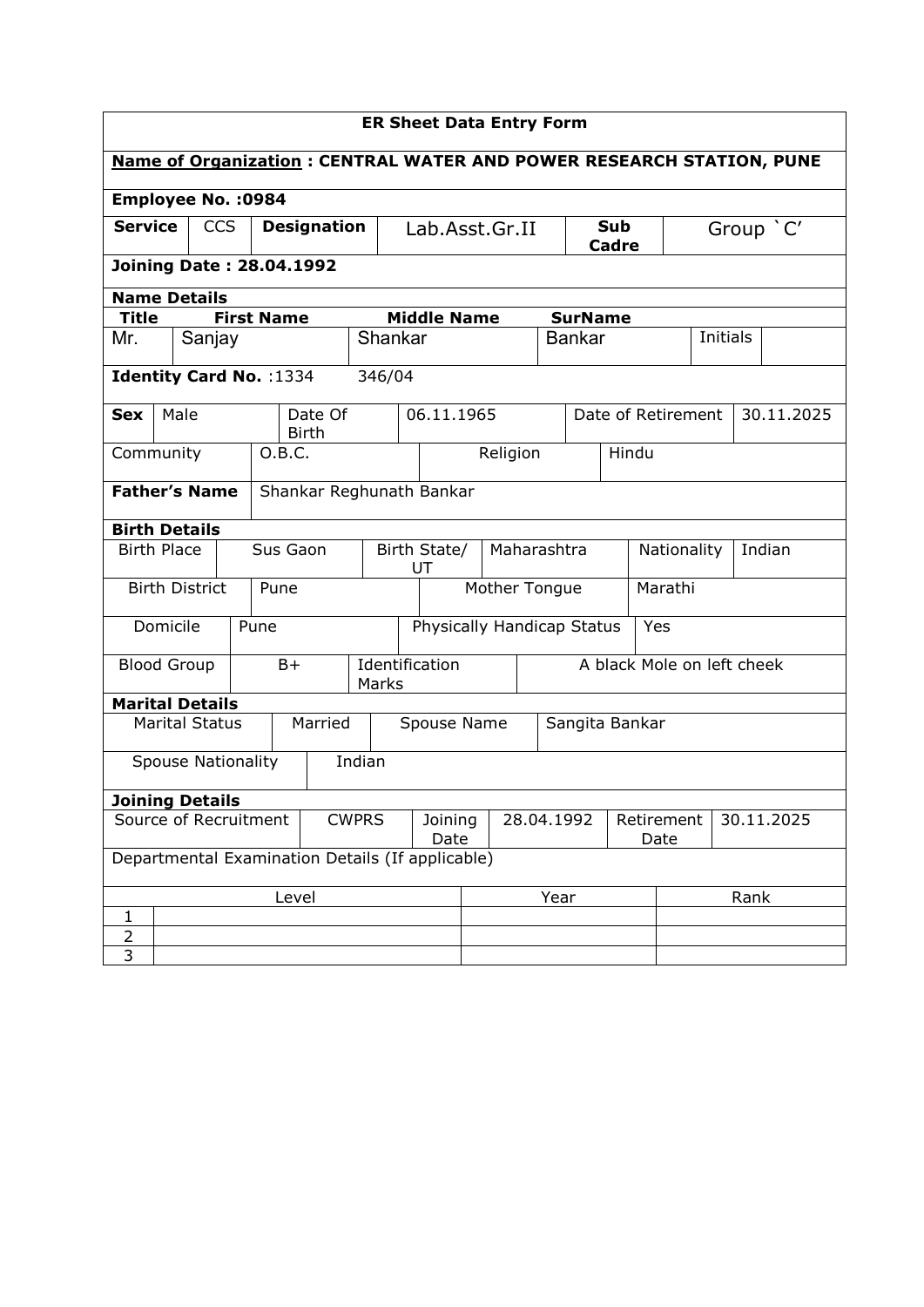|            | Remarks (if any)                                                                                          |         |                                            |                                                                |                      |                |                  |                  |  |  |
|------------|-----------------------------------------------------------------------------------------------------------|---------|--------------------------------------------|----------------------------------------------------------------|----------------------|----------------|------------------|------------------|--|--|
|            | Languages known                                                                                           |         |                                            |                                                                |                      |                |                  |                  |  |  |
|            |                                                                                                           |         | Name of Language                           | <b>Read</b>                                                    |                      | <b>Write</b>   |                  | <b>Speak</b>     |  |  |
| Known      | Indian Languages 1                                                                                        | Marathi |                                            | Fluent                                                         |                      | Fluent         |                  | Fluent           |  |  |
|            | $\overline{2}$                                                                                            | Hindi   |                                            | Fluent                                                         |                      | Fluent         |                  | Fluent           |  |  |
|            | $\overline{3}$                                                                                            |         |                                            |                                                                |                      |                |                  |                  |  |  |
|            | 4                                                                                                         |         |                                            |                                                                |                      |                |                  |                  |  |  |
|            | 5                                                                                                         |         |                                            |                                                                |                      |                |                  |                  |  |  |
| Known      | Foreign Languages                                                                                         | English |                                            | Limited                                                        | Limited              |                | Limited          |                  |  |  |
|            | 1<br>$\overline{2}$                                                                                       |         |                                            |                                                                |                      |                |                  |                  |  |  |
|            | 3                                                                                                         |         |                                            |                                                                |                      |                |                  |                  |  |  |
|            |                                                                                                           |         | Details of deputation (if applicable)      |                                                                |                      |                |                  |                  |  |  |
|            | Name of the Office                                                                                        |         | Post held at that<br>time in parent office | Name of post<br>(selected for<br>deputation                    | Period of deputation |                |                  |                  |  |  |
|            |                                                                                                           |         |                                            |                                                                |                      | Since          |                  | From             |  |  |
|            |                                                                                                           |         |                                            | Not applicable                                                 |                      |                |                  |                  |  |  |
|            |                                                                                                           |         |                                            | Details of Foreign Visit                                       |                      |                |                  |                  |  |  |
| SI.<br>No. | Place of Visit                                                                                            |         | Date of<br>visit                           | Post held at<br>Whether it<br>that time<br>is a<br>personal or |                      | official visit |                  | Details of visit |  |  |
|            | Not applicable                                                                                            |         |                                            |                                                                |                      |                |                  |                  |  |  |
|            | Transfer/Posting Detail (if applicable)                                                                   |         |                                            |                                                                |                      |                |                  |                  |  |  |
|            | Place                                                                                                     |         |                                            |                                                                | Period of posting    |                |                  |                  |  |  |
|            |                                                                                                           |         |                                            | Since                                                          |                      |                | From             |                  |  |  |
|            |                                                                                                           |         |                                            | Not applicable                                                 |                      |                |                  |                  |  |  |
|            | Qualification (Use extra photocopy sheets for multi qualifications, experience, training, awards details) |         |                                            |                                                                |                      |                |                  |                  |  |  |
|            | Qualification                                                                                             |         |                                            | Discipline                                                     |                      |                | Specialization 1 |                  |  |  |
|            | S.S.L.C.                                                                                                  |         |                                            |                                                                |                      |                |                  |                  |  |  |
|            | Year                                                                                                      |         | Division                                   |                                                                | CGPA/ % Marks        |                |                  | Specialization 2 |  |  |
|            | 1983                                                                                                      |         |                                            |                                                                |                      |                |                  |                  |  |  |

Institution University Place Country Mahatma Gandhi Vidyalaya, Pune Place Country<br>
Khanapur India